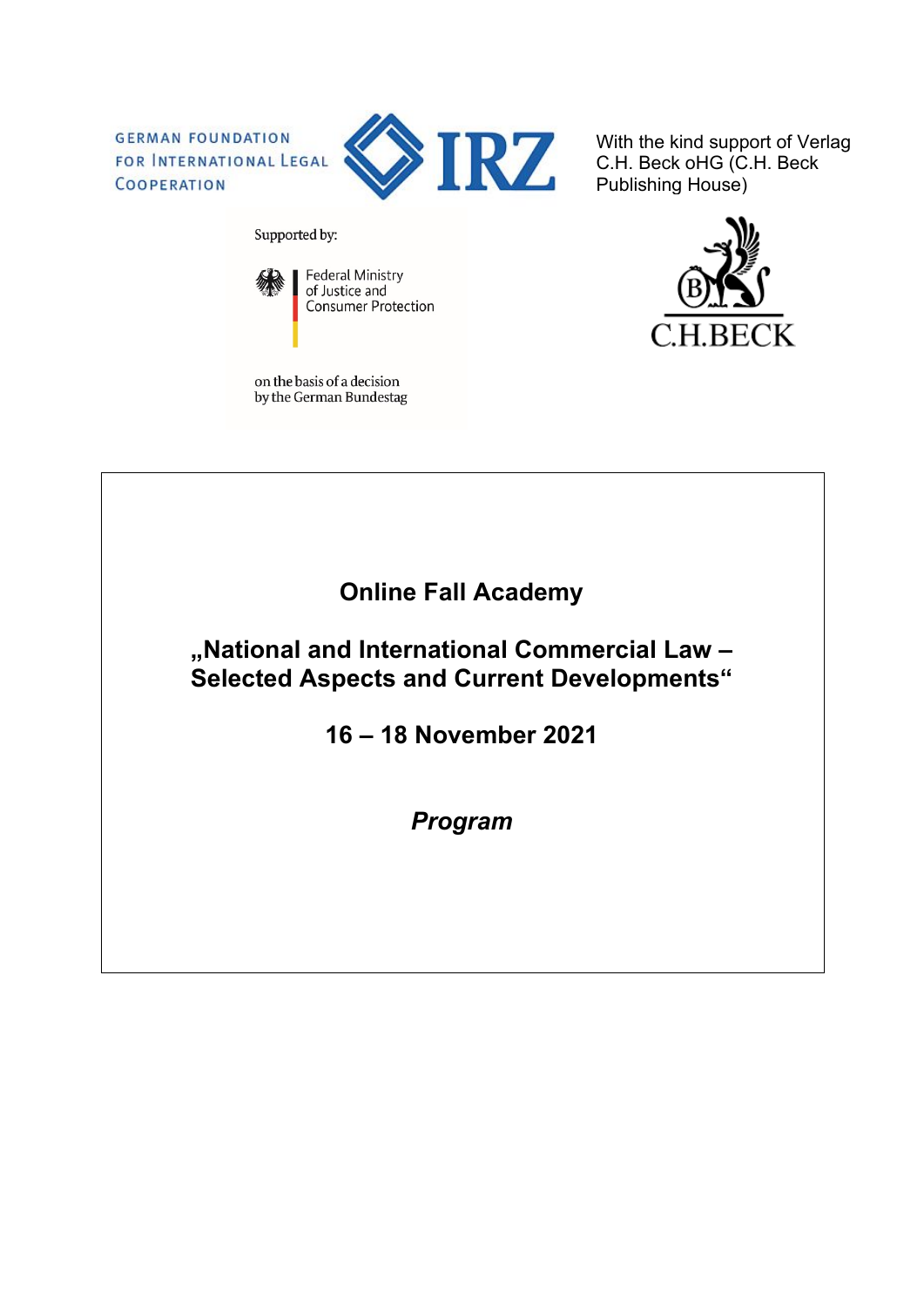| <b>German Organization</b> | German Foundation for International Legal<br>Cooperation<br>(Deutsche Stiftung für internationale recht-<br>liche Zusammenarbeit e.V., IRZ)<br>Ubierstraße 92, 53173 Bonn<br>Germany   |
|----------------------------|----------------------------------------------------------------------------------------------------------------------------------------------------------------------------------------|
| Contact Persons at IRZ:    | Dr. Stefan Hülshörster<br>Director<br>Phone: $+49 - (0)228 - 9555 - 111$<br>huelshoerster@irz.de                                                                                       |
|                            | Angela Schmeink<br><b>Head of Section</b><br>Phone: $+49 - (0)30 - 2000 - 900 - 82$<br>Fax: $+49 - (0)30 - 2000 - 900 - 88$<br>Mobile: $+49 - (0)151 - 52659 - 182$<br>schmeink@irz.de |
| Conference Languages:      | German, English, Serbo-Croatian, Russian                                                                                                                                               |
| Interpreter:               | .                                                                                                                                                                                      |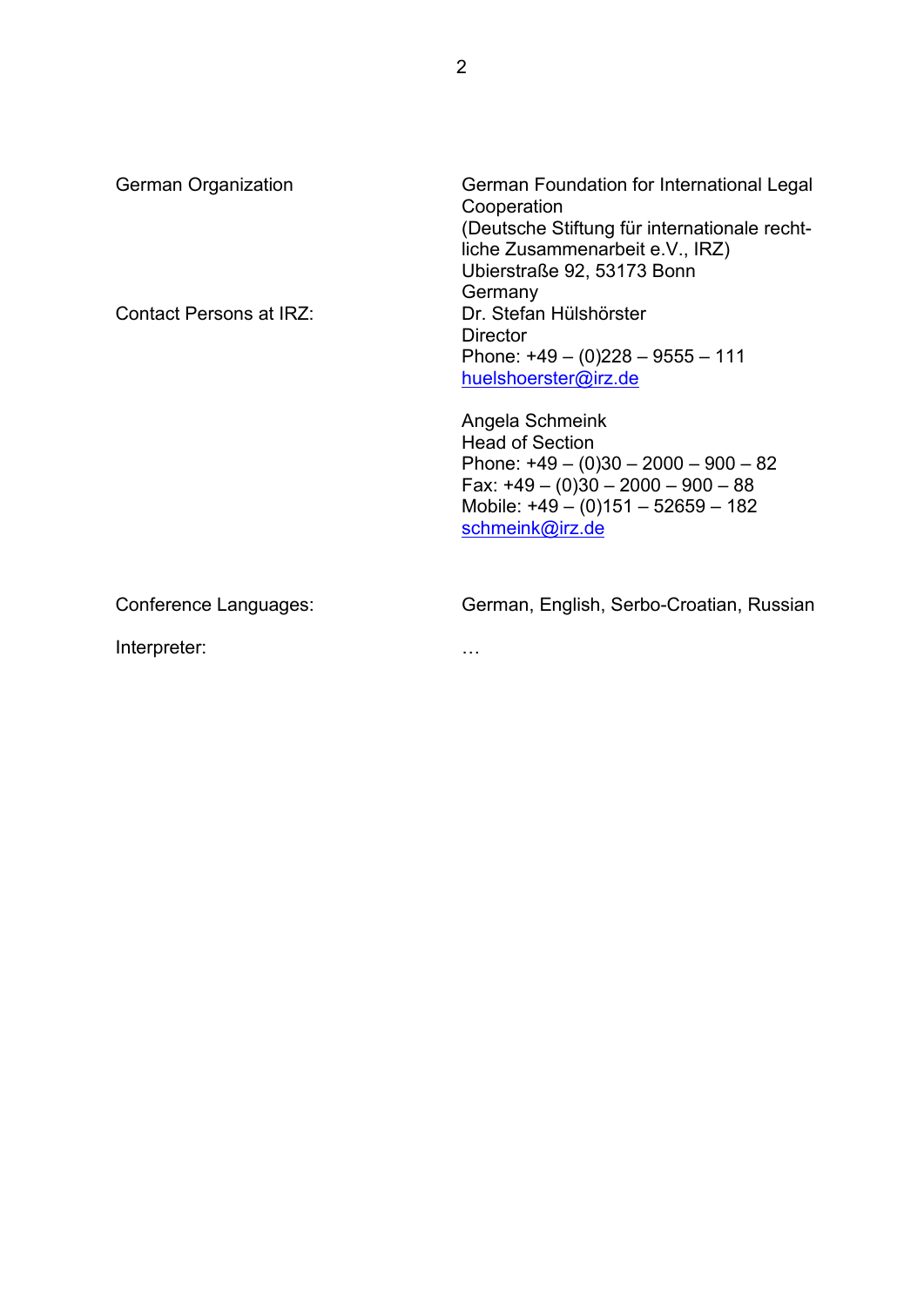# **Program**

## **Day 1: 16 November 2021:**

### **Focus: Civil Law/Economic Law and Procedure Law in the form of a** *Mock Trial*

| <b>CET</b> | $UTC+4$   |                                                                                                                                                                                                                                                                                                                                          |
|------------|-----------|------------------------------------------------------------------------------------------------------------------------------------------------------------------------------------------------------------------------------------------------------------------------------------------------------------------------------------------|
| 09:00 h    | 12:00 h   | Opening of the Fall Academy                                                                                                                                                                                                                                                                                                              |
|            |           | <b>Dr. Frauke Bachler</b><br><b>General Director, IRZ</b><br>Prof. Dr. Klaus Weber<br>Member of the Management Board, Verlag C.H. Beck<br>oHG (C.H. Beck Publishing House)<br><b>Angela Schmeink</b><br>Head of Section, IRZ<br>Introduction Round by Participants                                                                       |
| $09:30 -$  | $12:30 -$ | Lecture with subsequent discussion on the topic                                                                                                                                                                                                                                                                                          |
| 10:45 h    | 13:45 h   | "Fundamentals of German Civil Law, Commercial<br>Law and Corporate Law; Basic Principles of German<br><b>Civil Procedure Law"</b><br>Dr. Tobias Oelsner, Presiding Judge at the Regional<br>Court (Chamber for Commercial Matters)                                                                                                       |
| $10:45 -$  | $13:45 -$ | Lecture with subsequent discussion on the topic                                                                                                                                                                                                                                                                                          |
| 12:00 h    | 15:00 h   | "Fundamentals of International Private Law and In-<br>ternational Civil Procedure Law"<br>e.g. Conflict of Laws and Aspects of Forms of Con-<br>tracts/International Uniform Contract Law<br>Prof. Dr. iur. Florian Eichel, Co-Director at the Institute<br>for Private International Law and Procedure Law at the<br>University of Bern |
| $12:00 -$  | $15:00 -$ | <b>Break</b>                                                                                                                                                                                                                                                                                                                             |
| 12:30 h    | 15.30 h   |                                                                                                                                                                                                                                                                                                                                          |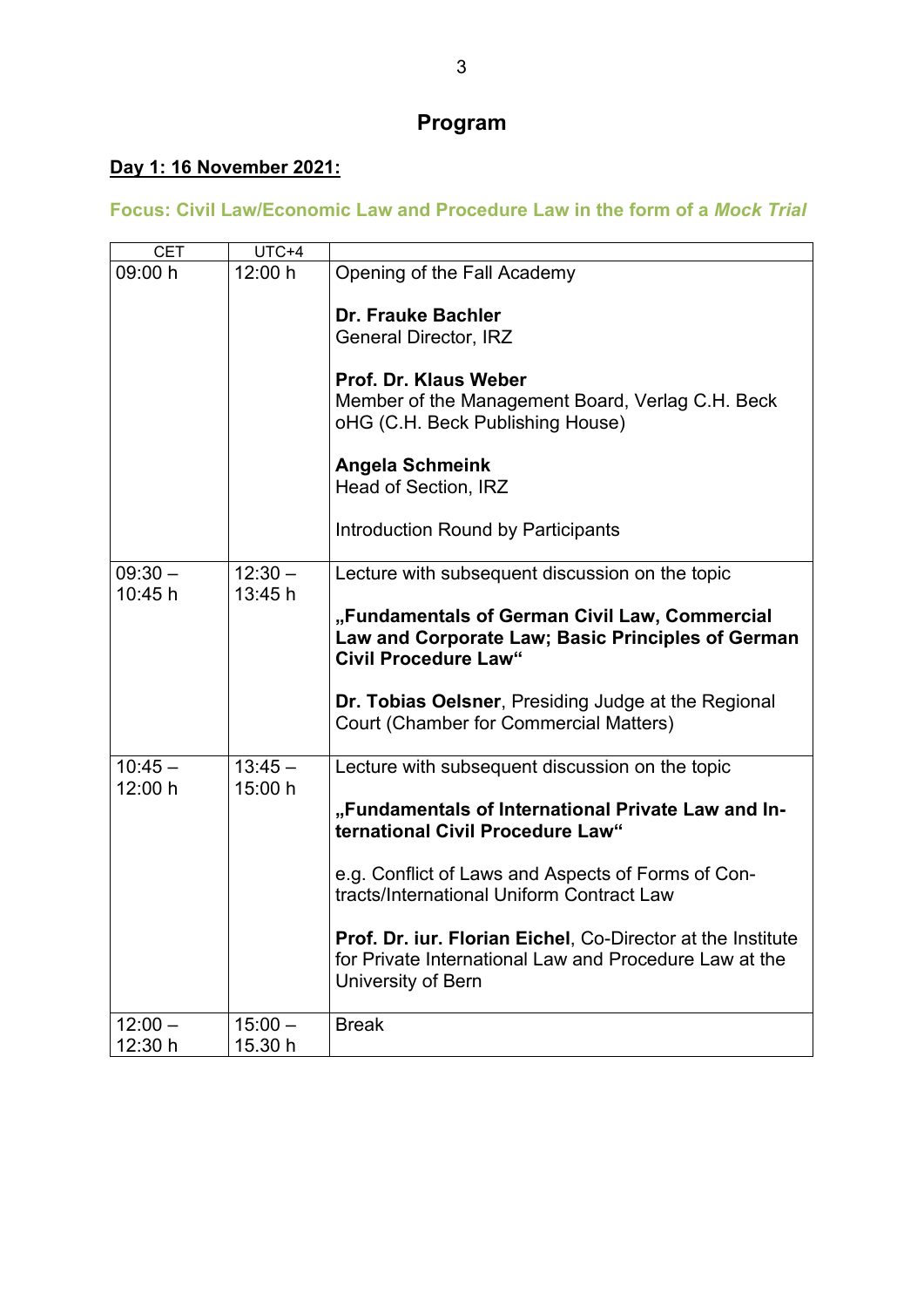| $12:30 -$<br>14:30 h | $15.30 -$<br>17.30 h | Case Study on International Contractual Disputes in<br>international Trade of Goods                                                                                                                                                                    |  |
|----------------------|----------------------|--------------------------------------------------------------------------------------------------------------------------------------------------------------------------------------------------------------------------------------------------------|--|
|                      |                      | Introduction                                                                                                                                                                                                                                           |  |
|                      |                      | IRZ Film "Vista 2020" (Court Case of a Contractual<br>Dispute under Commercial Law)                                                                                                                                                                    |  |
|                      |                      | Discussion on the course of an oral court hearing<br>$\bullet$<br>before a Civil Court in the International Trade of<br>Goods with evidence taking under the United Na-<br>tions Convention on Contracts for the International<br>Sale of Goods (CISG) |  |
|                      |                      | with Dr. Tobias Oelsner<br>and                                                                                                                                                                                                                         |  |
|                      |                      | Prof. Dr. iur. Florian Eichel                                                                                                                                                                                                                          |  |

## **Day 2: 17 November 2021:**

## **Focus: Competition Law, Copyright Law, Patent Law**

| <b>CET</b> | UTC+4     |                                                                                                                                                          |
|------------|-----------|----------------------------------------------------------------------------------------------------------------------------------------------------------|
| $09:00 -$  | $12:00 -$ | Lecture with subsequent discussion on the topic                                                                                                          |
| 10:30 h    | 13:30 h   |                                                                                                                                                          |
|            |           | "Intellectual Property – Copyright Law and Industrial<br><b>Property Rights"</b>                                                                         |
|            |           | Dr. Oliver Schön, Judge at the Regional Court Munich I,<br>currently Research Fellow at the Federal Supreme Court<br>(Tenth Civil Chamber/X. Zivilsenat) |
| $10:30 -$  | $13:30 -$ | Lecture with subsequent discussion on the topic                                                                                                          |
| 12:00 h    | 15:00 h   |                                                                                                                                                          |
|            |           | "Basic Principles of Competition Law -<br>International, European, National"                                                                             |
|            |           | Kay Weidner, Head of Press- and Communications De-<br>partment at Bundeskartellamt (German Federal Cartel Of-<br>fice)                                   |
| $12:00 -$  | $15:00 -$ | <b>Break</b>                                                                                                                                             |
| 13:00 h    | 16:00 h   |                                                                                                                                                          |
| $13:00 -$  | $16:00 -$ | Lecture with subsequent discussion on the topic                                                                                                          |
| 14.30 h    | 17:30 h   | "Industrial Property Protection in the Form of the Pa-<br>tent"                                                                                          |